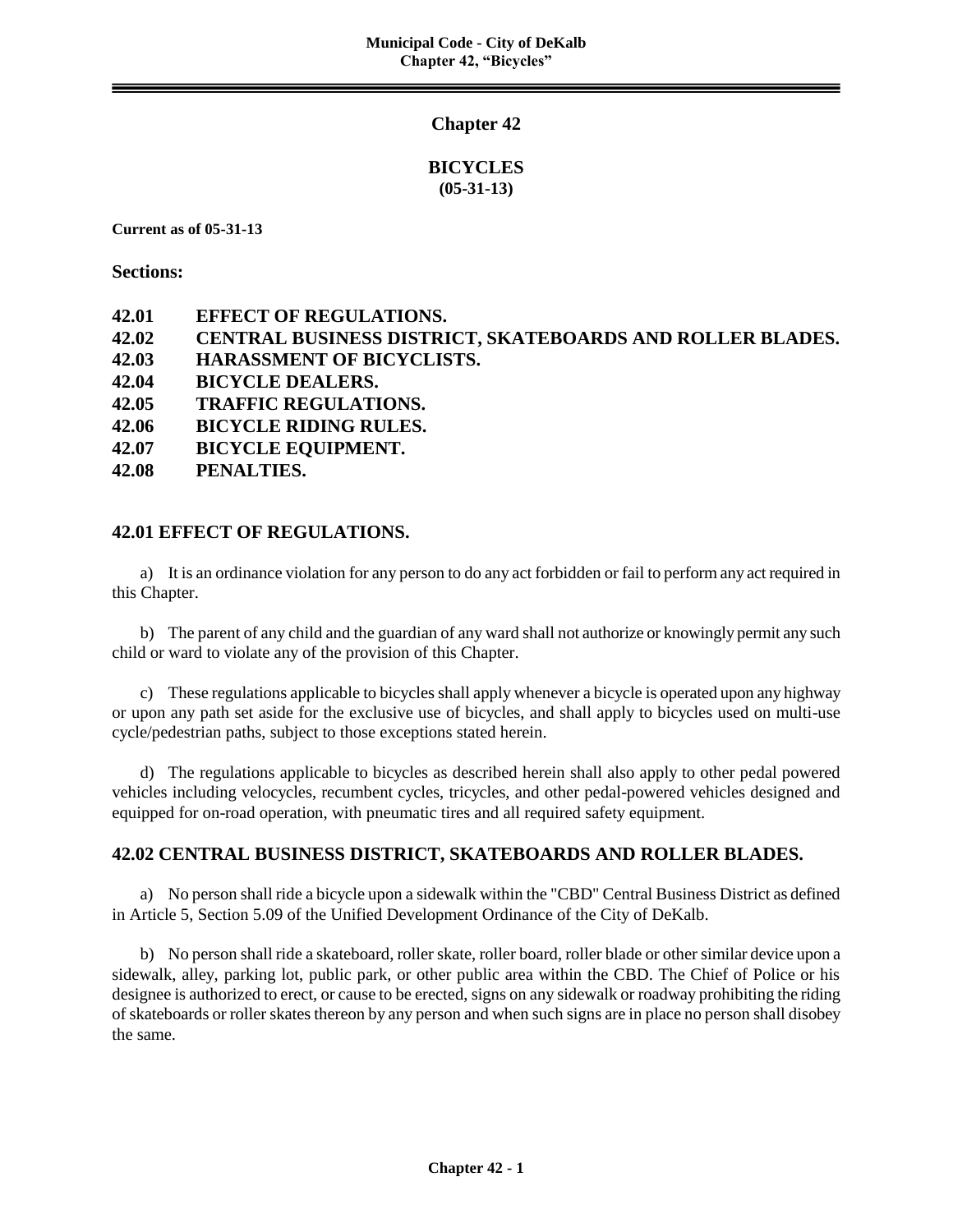#### **42.03 HARASSMENT OF BICYCLISTS.**

a) It shall be unlawful to engage in any harassment of a bicyclist operating a bicycle on or adjacent to a public roadway, path, sidewalk or other public or private area.

b) "Harassment" shall be any act which shall unreasonably disturb a bicyclist or cause a bicyclist to have a reasonable fear of imminent danger, including but not limited to: 1) making threats or engaging in hate speech towards bicyclists; 2) throwing any object at or towards a bicyclist; 3) increasing speed, decreasing following distance, or decreasing lateral (lane) separation when approaching, driving alongside or overtaking bicyclists; 4) excessive, unwarranted or unlawful use of a horn in proximity to bicyclists; 5) taking any action to aggressively swerve towards bicyclists; 6) attempting to stop or block the path of a bicyclist; 7) attempting to force a bicyclist into a fixed obstacle, ditch, curb, parked car or other impediment; or, 8) engaging in sharp acceleration for the purpose of creating a greater than normal accumulation of vehicle exhaust.

c) Violation of this Section 42.03 shall be punishable by a fine of not less than Three Hundred Dollars (\$300) nor more than One Thousand Dollars (\$1,000). A second or subsequent violation of this Section 42.03, or any violation that results in physical contact between an alleged offender (or their vehicle or property) and a cyclist, or a crash or physical injury, shall be a misdemeanor, punishable by a fine not to exceed One Thousand Dollars (\$1,000) and/or thirty days in jail.

### **42.04 BICYCLE DEALERS.**

Every person engaged in the business of buying or selling new or second hand bicycles shall keep a record of every bicycle purchased or sold by such dealer, giving the name and address of the person from whom purchased or to whom sold, a description of such bicycle by name or make, the frame number thereof, and the number of license plate, if any, found thereon. The record shall at all reasonable times be open to the inspection of any member of the Police Department.

#### **42.05 TRAFFIC REGULATIONS.**

a) Every person riding a bicycle upon a roadway shall be granted all of the rights and shall be subject to all of the duties applicable to the driver of a vehicle by the laws of the State of Illinois, Chapter 95, of the Illinois Revised Statutes, "Motor Vehicles", declaring rules of the road applicable to vehicles or by the traffic ordinances of this City applicable to the driver of a vehicle, except as to special regulations in this Chapter and except to those provisions of law and ordinances which by their nature can have no application. Citations issued shall clearly reflect that the citation was issued to the operator of a bicycle, and shall not impact the operator's driver's license (if any). Citations shall be issued as local ordinance violations where possible.

b) Any person operating a bicycle shall obey the instructions of official traffic control signals, signs, and other control devices applicable to vehicles, unless otherwise directed by a police officer.

c) Whenever authorized signs are erected indicating that no right or left or "U" turn is permitted, no person operating a bicycle shall disobey the direction of any sign, except where such person dismounts from the bicycle or otherwise reduces speed so as to safely make any such turn, in which event such person shall obey the regulations applicable to pedestrians.

### **42.06 BICYCLE RIDING RULES.**

a) Permanent Seat. A person propelling a bicycle shall not ride other than astride a permanent and regular seat attached thereto.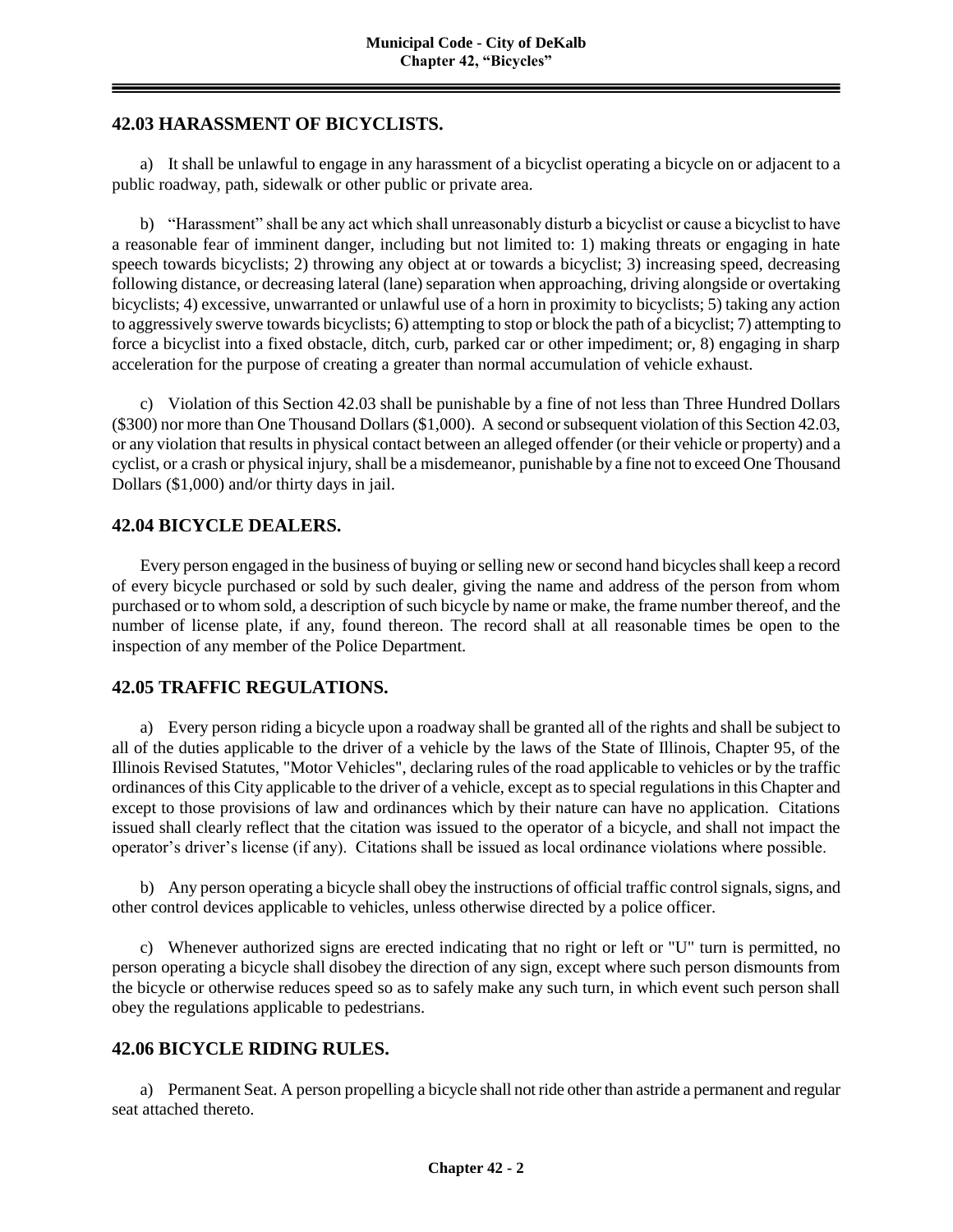b) Carrying Persons. No bicycle shall be used to carry more persons at one time than the number for which it is designed and equipped. Bicycles may be used to carry more than one person, and may be used to tow trailers carrying one or more persons, where properly equipped (with multiple seats, etc.). Nothing within this Ordinance shall prohibit the carrying of a child in a seat or trailer designed for the same, and firmly affixed to the bicycle.

c) Right Side of Roadway. Every person operating upon a roadway shall ride as near to the right side of the laned roadway as practicable given road and traffic conditions, exercising due care when passing a standing vehicle or one proceeding in the same direction. This section does not require a person operating a bicycle to operate at the edge of the roadway when it is unreasonable or unsafe to do so. Conditions that may require riding away from the edge of the roadway include when necessary to avoid fixed or moving objects, parked or moving vehicles or surface hazards, when riding in lanes to narrow for a bicycle and an overtaking vehicle to travel side by side within the lane of traffic, when weather conditions present precipitation or snow on the edge of the roadway, when changing lanes to make a lawful turn, or when it is otherwise unsafe or impractical.

d) Riding Abreast. Persons riding bicycles upon roadways shall ride not more than 2 abreast, and shall not impede the normal and reasonable movement of traffic and, on a laned roadway, shall ride within a single lane where possible. Bicycles operated on bike or recreation paths may ride more than 2 abreast where possible with due regard for pedestrians and other users of such paths.

e) Vehicles. No person operating a bicycle shall grab or attach himself to any vehicle while it is moving upon a roadway. This section does not apply to the towing of a disabled vehicle nor to the towing of a trailer or the towing of a bicycle.

f) Speed. No person shall operate a bicycle at a speed greater than is reasonable and prudent under the conditions then existing.

g) Emerging from Alley or Driveway. The operator of a bicycle emerging from an alley, driveway or building shall upon approaching a sidewalk or sidewalk area extending across any alleyway, yield the right-ofway to all pedestrians approaching on said sidewalk or sidewalk area, and upon entering the roadway shall follow the applicable provisions of the Illinois Vehicle Code.

h) Carrying Articles. No person operating a bicycle shall carry a package, bundle or article which prevents the rider from keeping at least one hand upon the handlebars.

i) Parking. A person shall park a bicycle in such a manner as to afford the least obstruction to pedestrian traffic, parking (including handicapped parking) or building entrances. It shall be lawful to utilize a bike lock to temporarily affix a bicycle to a sign or other street improvement provided that said lock does not damage the improvement in any way and does not impede traffic or the visibility of the improvement.

j) Riding on Sidewalks.

1. It shall be legal to operate a bicycle upon a sidewalk when sidewalks are available and not congested with pedestrian traffic. If the sidewalk is congested with pedestrian traffic, any bicycle operator using the sidewalk shall walk the bicycle. It is unlawful to ride a bicycle on the sidewalk where official City signs are clearly posted creating such a prohibition.

2. A person shall not operate a bicycle from a sidewalk so as to suddenly leave a curb or other place of safety and move into the path of a vehicle that is so close as to constitute an immediate hazard.